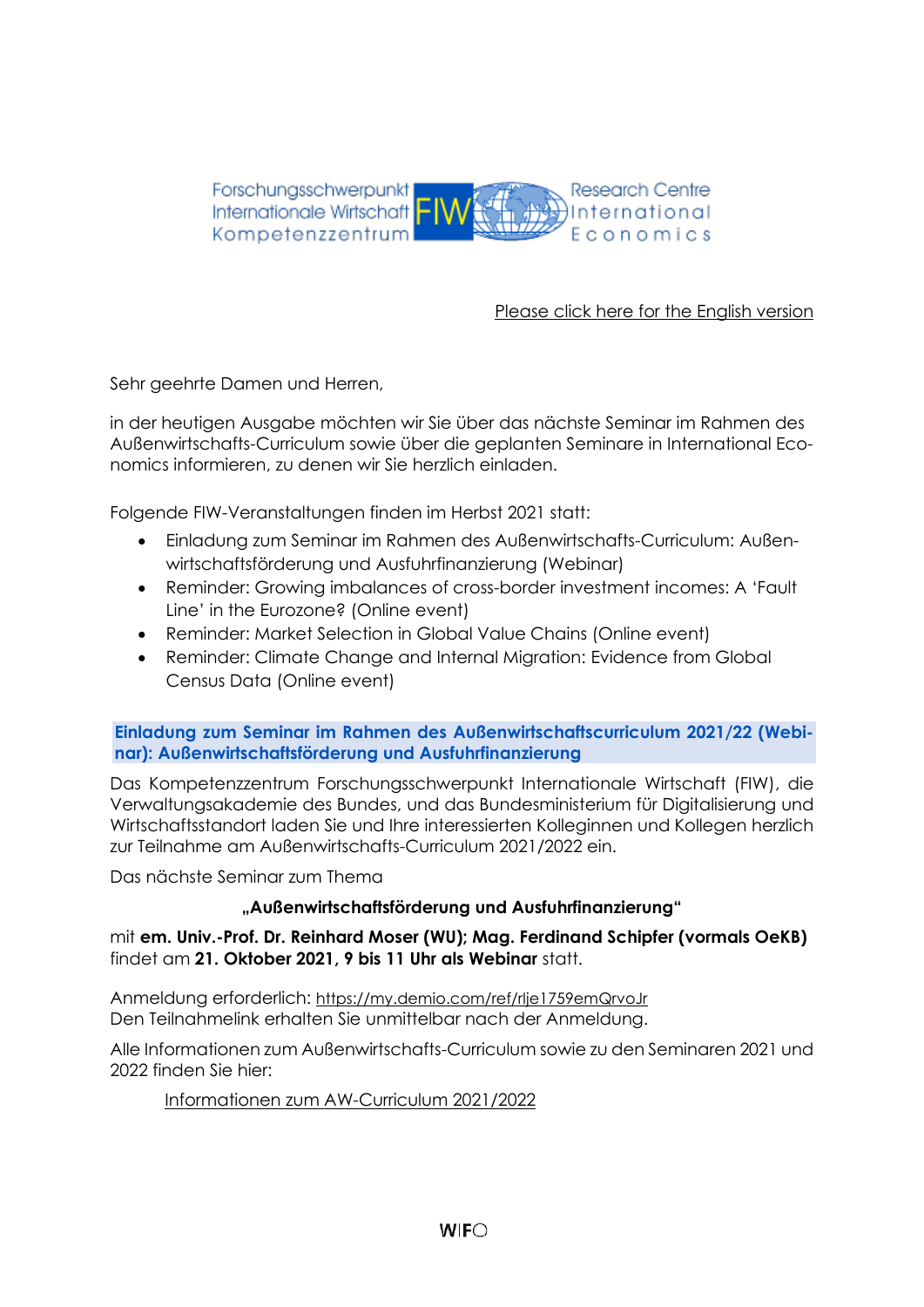Technische Voraussetzungen: Dieses Webinar sollte in allen aktuellen und gängigen Browsern und auf allen gängigen Plattformen (inklusive Tablets und Smartphones) funktionieren.

Bitte vermeiden Sie den Internet Explorer, da dieser veraltet ist und seit einiger Zeit nicht mehr weiterentwickelt wird.

Wir empfehlen aktuelle Versionen von Firefox, Chrome, Edge oder Safari. Wenn Sie Probleme mit einem dieser Browser haben, versuchen Sie es bitte mit einem anderen.

**Reminder: Einladung zum Seminar in International Economics: Growing imbalances of cross-border investment incomes: A 'Fault Line' in the Eurozone? (Online event)**

# **Growing imbalances of cross-border investment incomes: A 'Fault Line' in the Eurozone? (Online event)**

**Vortragender: Konstantin M. Wacker, University of Groningen Zeit: Donnerstag, 07. Oktober 2021, 15:00 Uhr Registrierungslink:** [https://us06web.zoom.us/webinar/register/WN\\_Dzn1pXqcSKGFXzacguGJ-g](https://us06web.zoom.us/webinar/register/WN_Dzn1pXqcSKGFXzacguGJ-g) Der Einwahllink wird Ihnen unmittelbar nach der Registrierung zugeschickt. **Sprache:** Englisch

#### **Description:**

The investment income balance has become an important component of current account imbalances – magnitudes above 5% of GDP are not uncommon in major economies. This paper investigates trends, dynamics, and potential determinants of cross-border investment income flows. The essential question I explore in this paper is whether those investment income imbalances can become a substantial problem for countries in the Eurozone, which lacks the exchange rate as an adjustment mechanism for such imbalances.

I find no evidence for a particularly persistent or divergent pattern of imbalances in Euro area countries. However, investment incomes behave fundamentally different from other current account components and a negative association between the two is found exclusively for Euro area countries. This calls for a much more differentiated perspective on the current account in academic analysis and policy.

**Reminder: Einladung zum Seminar in International Economics: Market Selection in Global Value Chains (Online event)**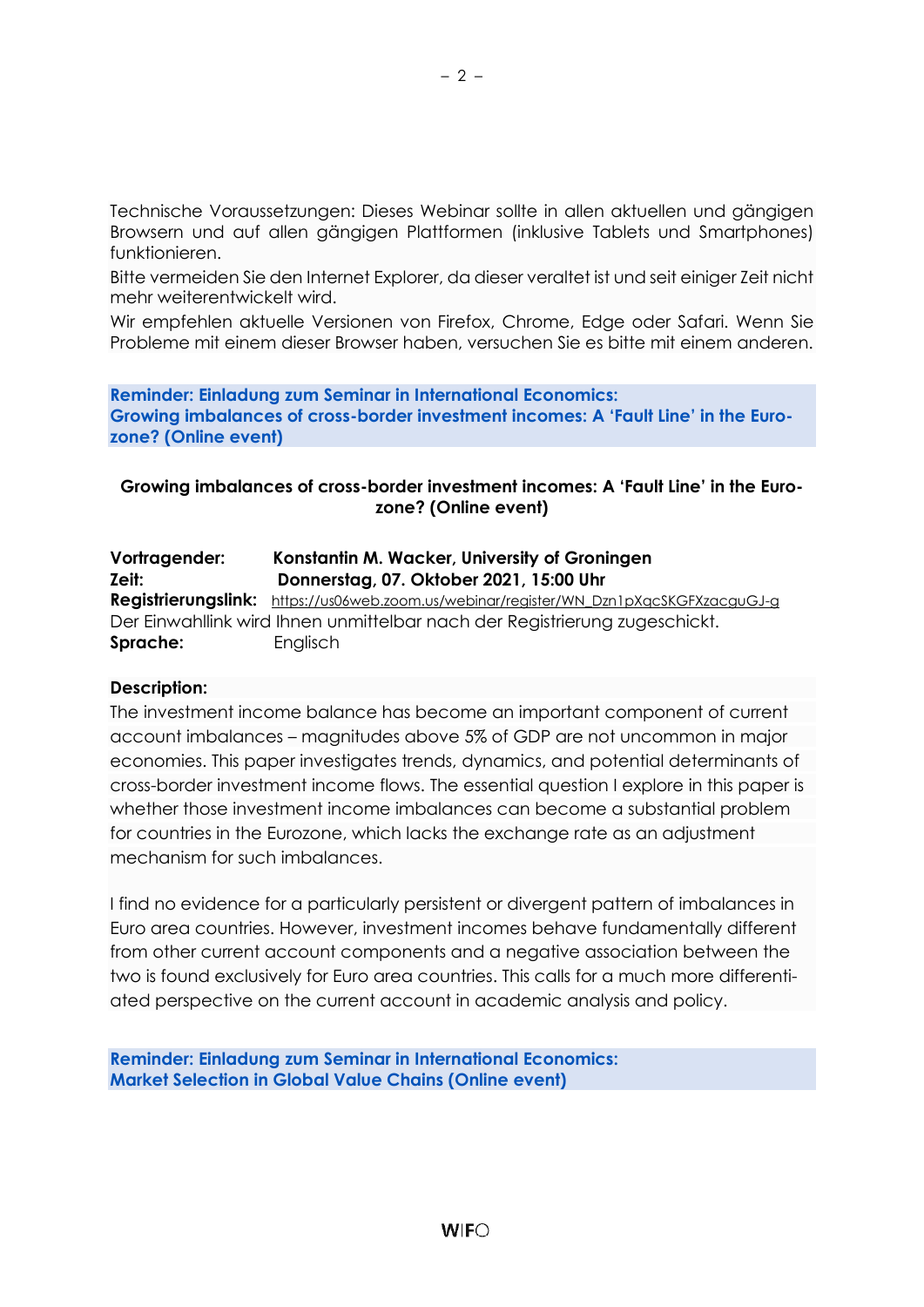### **Market Selection in Global Value Chains (Online event)**

**Vortragender: Simone Vannuccini, University of Sussex Business School Zeit: Donnerstag, 14. Oktober 2021, 16:00 Uhr Registrierungslink:** [https://us06web.zoom.us/webinar/register/WN\\_Nch\\_T53NQSKm34AWeBsrvw](https://us06web.zoom.us/webinar/register/WN_Nch_T53NQSKm34AWeBsrvw) Der Einwahllink wird Ihnen unmittelbar nach der Registrierung zugeschickt. **Sprache:** Englisch

#### **Description:**

# **The presentation is based on a** *[paper](https://www.uni-bamberg.de/fileadmin/uni/fakultaeten/sowi_faecher/vwl/BERG/BERG_170.pdf)* **co-authored with Philipp Mundt, Uwe Cantner, Hiroyasu Inoue, and Ivan Savin.**

The idea that market selection promotes survival and expansion of the "fittest" producers is a key principle underlying theories of competition. Yet, despite its intuitive appeal, the hypothesis that companies with superior productivity also exhibit higher growth lacks empirical support. One reason for this is that companies are not "islands" that produce goods and services in isolation but depend on their suppliers in value chains, implying that excessive growth can also originate in the superior productive performance of these value-chain partners. Neglecting these dependencies in empirical tests of the selection hypothesis leads to measurement errors and may impair the identification of competition for the market.

In this paper, we use data from the World Input-Output Database to capture these global value-chain relationships in an empirical test for market selection, studying competition between country-sectors for a global market share in different economic activities. Compared to the conventional view that focuses on individual productivities, our value-chain perspective on the productivity-growth nexus provides stronger empirical support for market selection. This suggests that the scope of selection reaches beyond the level of individual producers and requires a systemic analysis of production networks. Our findings contribute to a better understanding of the determinants of selection in competitive environments and also represent a novel application of global value-chain data.

**Reminder: Einladung zum Seminar in International Economics: Climate Change and Internal Migration: Evidence from Global Census Data (Online event)**

# **Climate Change and Internal Migration: Evidence from Global Census Data (Online event)**

**Vortragender: Roman Hoffmann, International Institute for Applied Systems Analysis**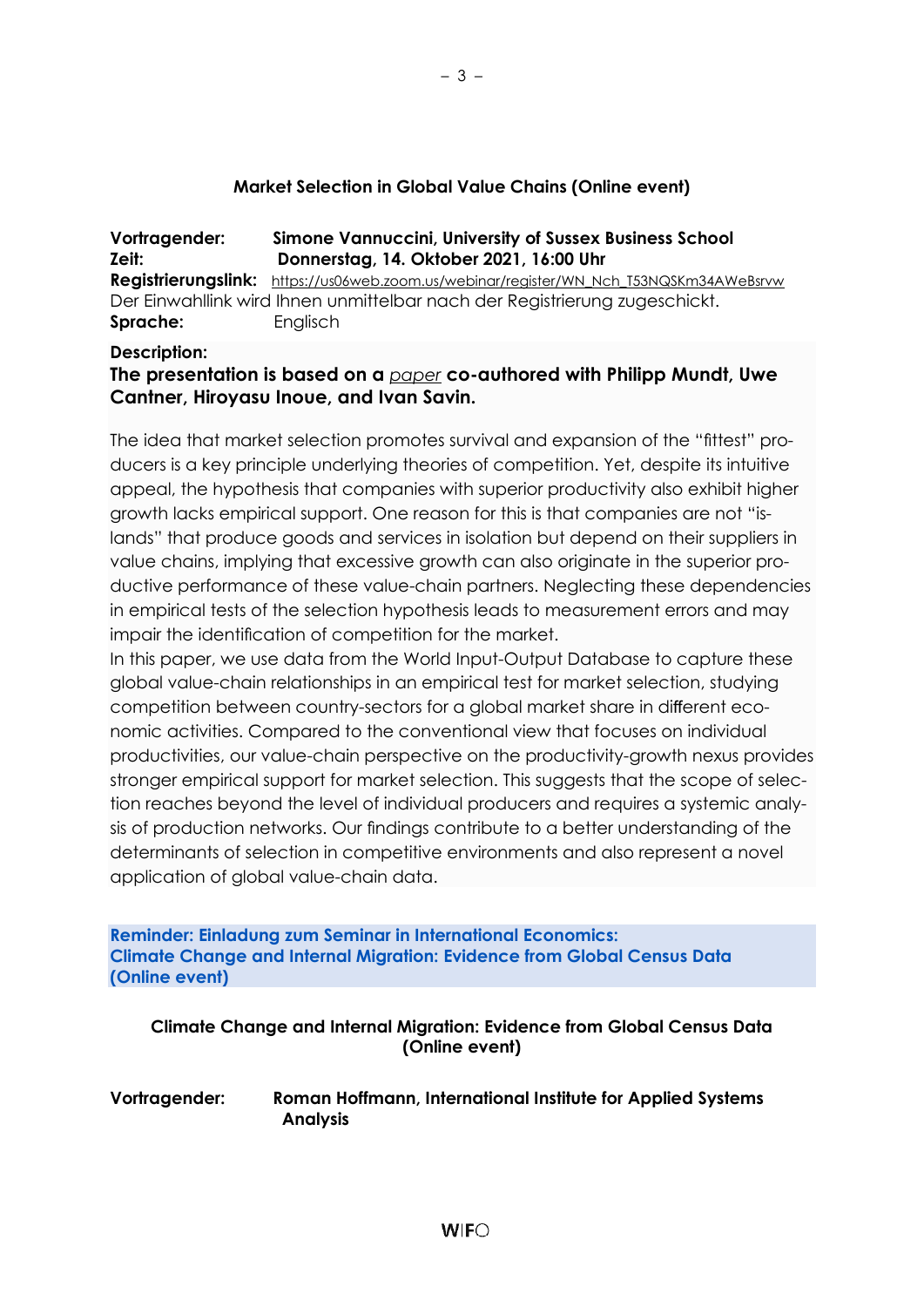## **Zeit: Donnerstag, 4. November 2021, 15:00 Uhr Registrierungslink:** [https://us06web.zoom.us/webinar/register/WN\\_vwvjGbVJTTC72Kd8w32jIw](https://us06web.zoom.us/webinar/register/WN_vwvjGbVJTTC72Kd8w32jIw) Der Einwahllink wird Ihnen unmittelbar nach der Registrierung zugeschickt. **Sprache:** Englisch

# **Description:**

In this paper, we provide a systematic comparative analysis of climate-induced internal migration across 69 countries in Africa, Asia and Latin America and the Caribbean based on the micro census data supplied by the Integrated Public Use Microdata Series (IPUMS) International over the period 1960-2015. Using the data from 188 censuses, we construct a longitudinal database at the sub-national regional level (Geo 1 census regions) with information on bilateral migration flows between the regions. Migration is estimated based on information on the previous residence of the census participants five or ten years prior to the respective census date (Garcia et al. 2015). In total, the data contains information on internal migration from 1600 census regions allowing us to estimate approximately 98000 bilateral migration flows. We use gravity-type fixed effects models to estimate internal migration flows induced by temperature and rainfall anomalies as well as drought taking into account both socioeconomic and climate drivers at the origin and destination. All models control for both region of origin as well as destination fixed effects and common time trends. We find a sizeable impact of negative precipitation anomalies, as well as weaker but significant impacts of heat anomalies and droughts on migration. Our findings furthermore suggest that also climatic conditions in destination regions influence migration flows to those regions. Fitting a series of spatial interaction models for different world regions, we find long-term heat stress increases out-migration in Asia and Latin America and the Caribbean while internal migration flows decline in Africa as the frequency of dry years increase. For the latter, the vulnerable subgroups of population may be 'trapped' in the place with unfavorable climatic conditions since they do not have necessary resources to facilitate outmigration (Black et al. 2013).

Wir freuen uns über Ihre Teilnahme an den Veranstaltungen.

Mit freundlichen Grüßen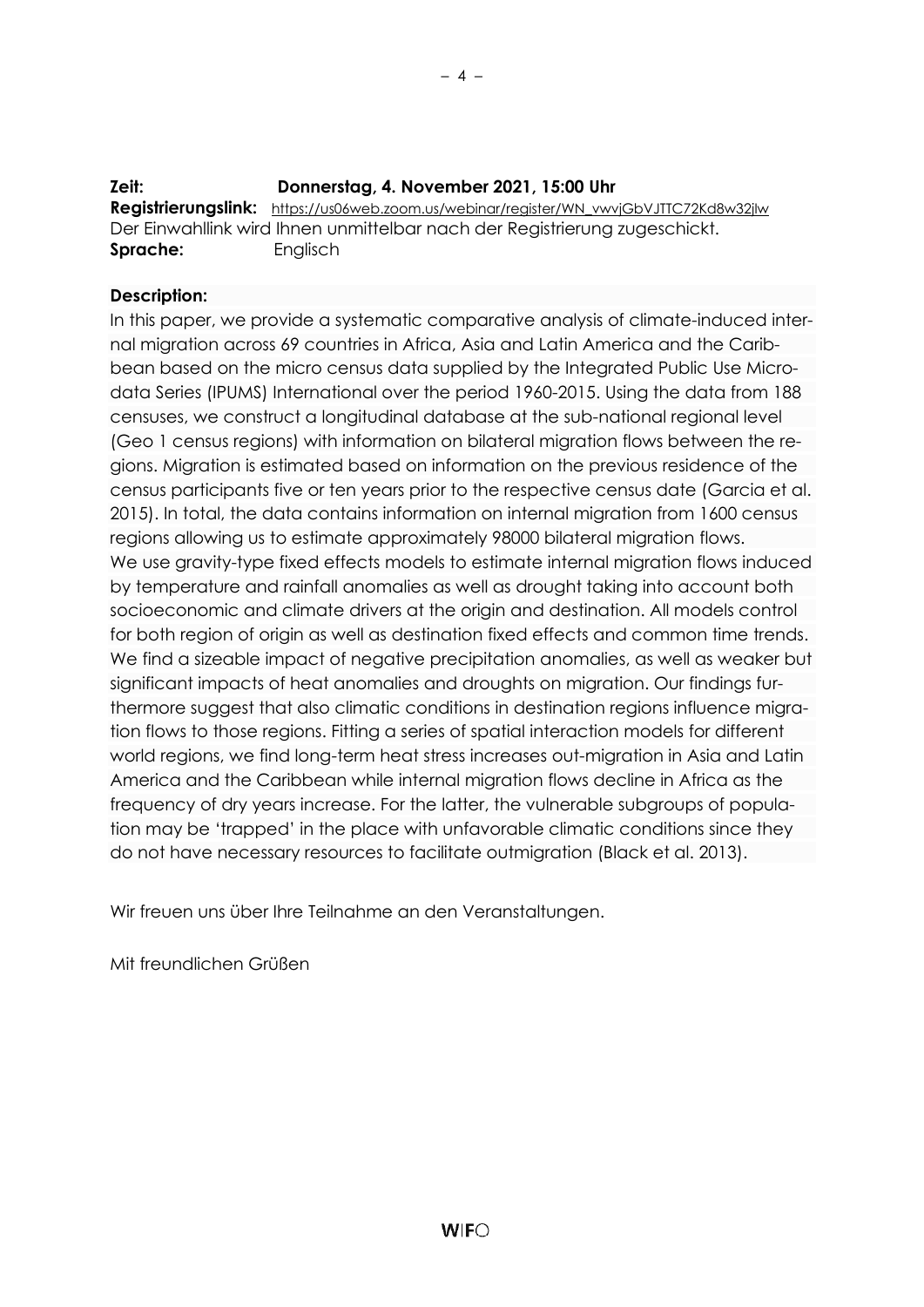## Alexander Hudetz und Birgit Buschbom

#### FIW-Projektbüro

Es entspricht nicht unserer Philosophie Ihnen unerwünschte E-Mails zukommen zu lassen. Falls Sie keine weiteren E-Mails vom FIW erhalten möchten, schreiben Sie bitte an das [Projektbüro](mailto:fiw-pb@fiw.at) mit dem Betreff "Abmelden".

\_\_\_\_\_\_\_\_\_\_\_\_\_\_\_\_\_\_\_\_\_\_\_\_\_\_\_\_\_\_\_\_\_\_ *Der Forschungsschwerpunkt Internationale Wirtschaft (FIW) [\(https://www.fiw.ac.at/\)](https://www.fiw.ac.at/) ist eine Kooperation zwischen der Wirtschaftsuniversität Wien (WU), der Universität Wien, der Johannes Kepler Universität Linz und der Universität Innsbruck, WIFO, wiiw und WSR. FIW wird von den Bundesministerien BMBFW und BMDW finanziert.*

<span id="page-4-0"></span>Dear Sir or Madam,

In today's issue we would like to inform you about the next seminar of the Foreign Trade Curriculum as well as the planned seminars in International Economics, to which we cordially invite you.

The following FIW-events will take place in autumn 2021:

- Invitation to the next seminar of the Foreign Trade Curriculum 2021/22: Foreign trade promotion and export financing (Webinar in German language)
- Reminder: Growing imbalances of cross-border investment incomes: A 'Fault Line' in the Eurozone? (Online event)
- Reminder: Market Selection in Global Value Chains (Online event)
- Reminder: Climate Change and Internal Migration: Evidence from Global Census Data (Online event)

### **Invitation to the next seminar of the Foreign Trade Curriculum 2021/22: Foreign trade promotion and export financing (Webinar)**

The FIW - Research Centre International Economics, the VAB, and the Federal Ministry for Digital and Economic Affairs invite you and your interested colleagues to participate in the Foreign Trade Curriculum 2021/22.

The next seminar on the topic

#### **"Foreign trade promotion and export financing" (in German language)**

with **em. Univ.-Prof. Dr. Reinhard Moser (WU); Mag. Ferdinand Schipfer (formerly OeKB)** will take place as a webinar on **October 21, 2021, 9 to 11 a.m**.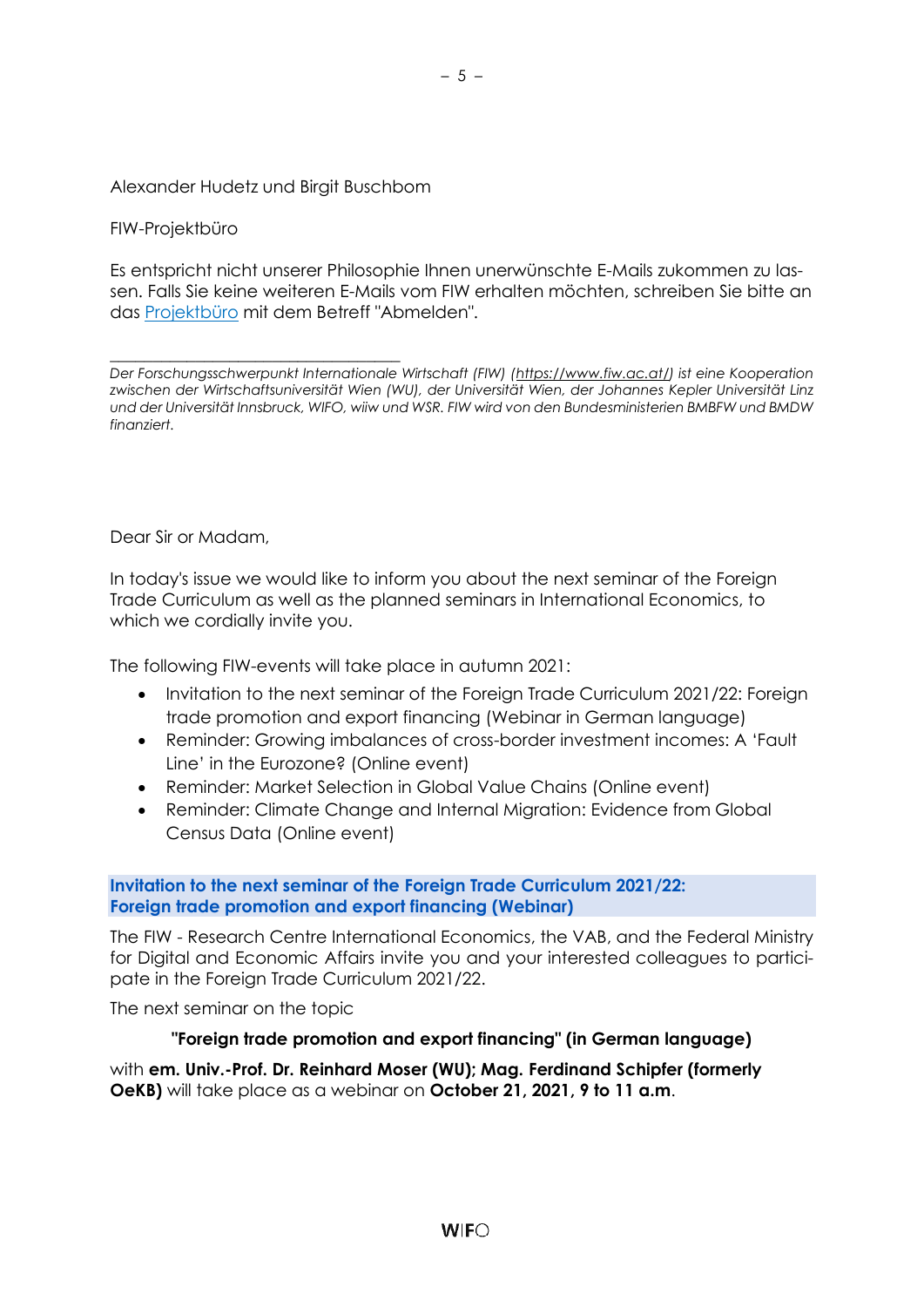Registration link: <https://my.demio.com/ref/rIje1759emQrvoJr> You will receive the dial-in link immediately after registration.

All information on the Foreign Trade Curriculum and the seminars in 2021 and 2022 can be found here:

[Information AW-Curriculum 2021/2022](https://fiw.ac.at/veranstaltungen/aussenwirtschafts-curriculum/aw-curriculum-2021/22)

Technical requirements: This webinar should work in all recent browsers, on all common devices including tablets and smartphones.

Please avoid Internet Explorer, as it is outdated and no longer maintained. We recommend to use up-to-date versions of Firefox, Chrome, Edge or Safari.

If you have problems with one of them, please try another one of these.

**Reminder: Invitation to Seminar in International Economics: Growing imbalances of cross-border investment incomes: A 'Fault Line' in the Eurozone? (Online event)**

# **Growing imbalances of cross-border investment incomes: A 'Fault Line' in the Eurozone? (Online event)**

| Speaker:                  | Konstantin M. Wacker, University of Groningen                      |
|---------------------------|--------------------------------------------------------------------|
| Time:                     | Thursday, 07 October 2021, 03:00 p.m.                              |
| <b>Registration link:</b> | https://us06web.zoom.us/webinar/register/WN_Dzn1pXgcSKGFXzacguGJ-g |
|                           | The dial-in link will be sent immediately after registration.      |
| Language:                 | English                                                            |

# **Description:**

The investment income balance has become an important component of current account imbalances – magnitudes above 5% of GDP are not uncommon in major economies. This paper investigates trends, dynamics, and potential determinants of cross-border investment income flows. The essential question I explore in this paper is whether those investment income imbalances can become a substantial problem for countries in the Eurozone, which lacks the exchange rate as an adjustment mechanism for such imbalances.

I find no evidence for a particularly persistent or divergent pattern of imbalances in Euro area countries. However, investment incomes behave fundamentally different from other current account components and a negative association between the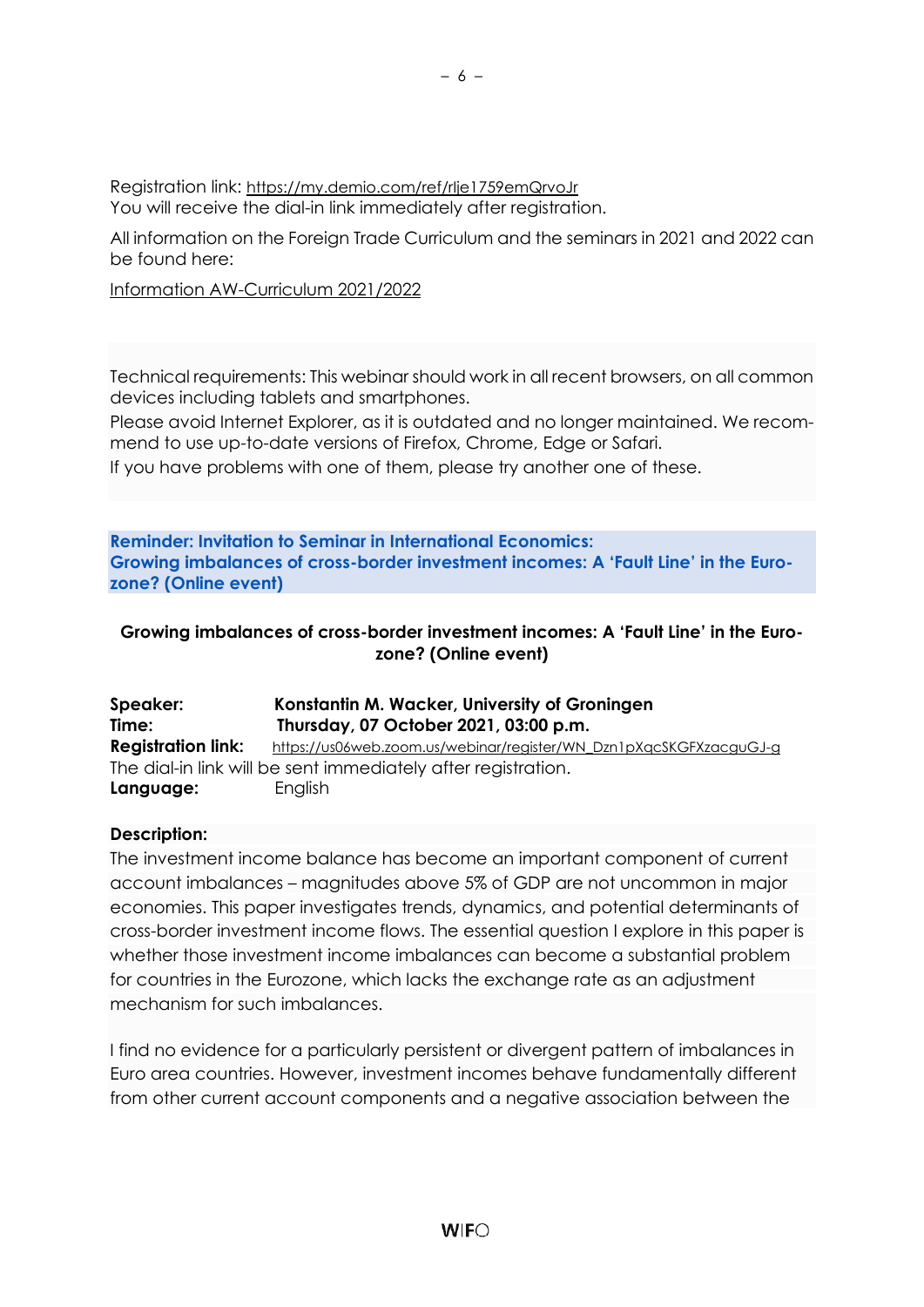two is found exclusively for Euro area countries. This calls for a much more differentiated perspective on the current account in academic analysis and policy.

**Reminder: Invitation to Seminar in International Economics: Market Selection in Global Value Chains (Online event)**

# **Market Selection in Global Value Chains (Online event)**

| Speaker:                                                      | Simone Vannuccini, University of Sussex Business School            |
|---------------------------------------------------------------|--------------------------------------------------------------------|
| Time:                                                         | Thursday, 14 October 2021, 04:00 p.m.                              |
| <b>Registration link:</b>                                     | https://us06web.zoom.us/webinar/register/WN_Nch_T53NQSKm34AWeBsrvw |
| The dial-in link will be sent immediately after registration. |                                                                    |
| Language:                                                     | English                                                            |
| Description:                                                  |                                                                    |

# **The presentation is based on a** *[paper](https://www.uni-bamberg.de/fileadmin/uni/fakultaeten/sowi_faecher/vwl/BERG/BERG_170.pdf)* **co-authored with Philipp Mundt, Uwe Cantner, Hiroyasu Inoue, and Ivan Savin.**

The idea that market selection promotes survival and expansion of the "fittest" producers is a key principle underlying theories of competition. Yet, despite its intuitive appeal, the hypothesis that companies with superior productivity also exhibit higher growth lacks empirical support. One reason for this is that companies are not "islands" that produce goods and services in isolation but depend on their suppliers in value chains, implying that excessive growth can also originate in the superior productive performance of these value-chain partners. Neglecting these dependencies in empirical tests of the selection hypothesis leads to measurement errors and may impair the identification of competition for the market.

In this paper, we use data from the World Input-Output Database to capture these global value-chain relationships in an empirical test for market selection, studying competition between country-sectors for a global market share in different economic activities. Compared to the conventional view that focuses on individual productivities, our value-chain perspective on the productivity-growth nexus provides stronger empirical support for market selection. This suggests that the scope of selection reaches beyond the level of individual producers and requires a systemic analysis of production networks. Our findings contribute to a better understanding of the determinants of selection in competitive environments and also represent a novel application of global value-chain data.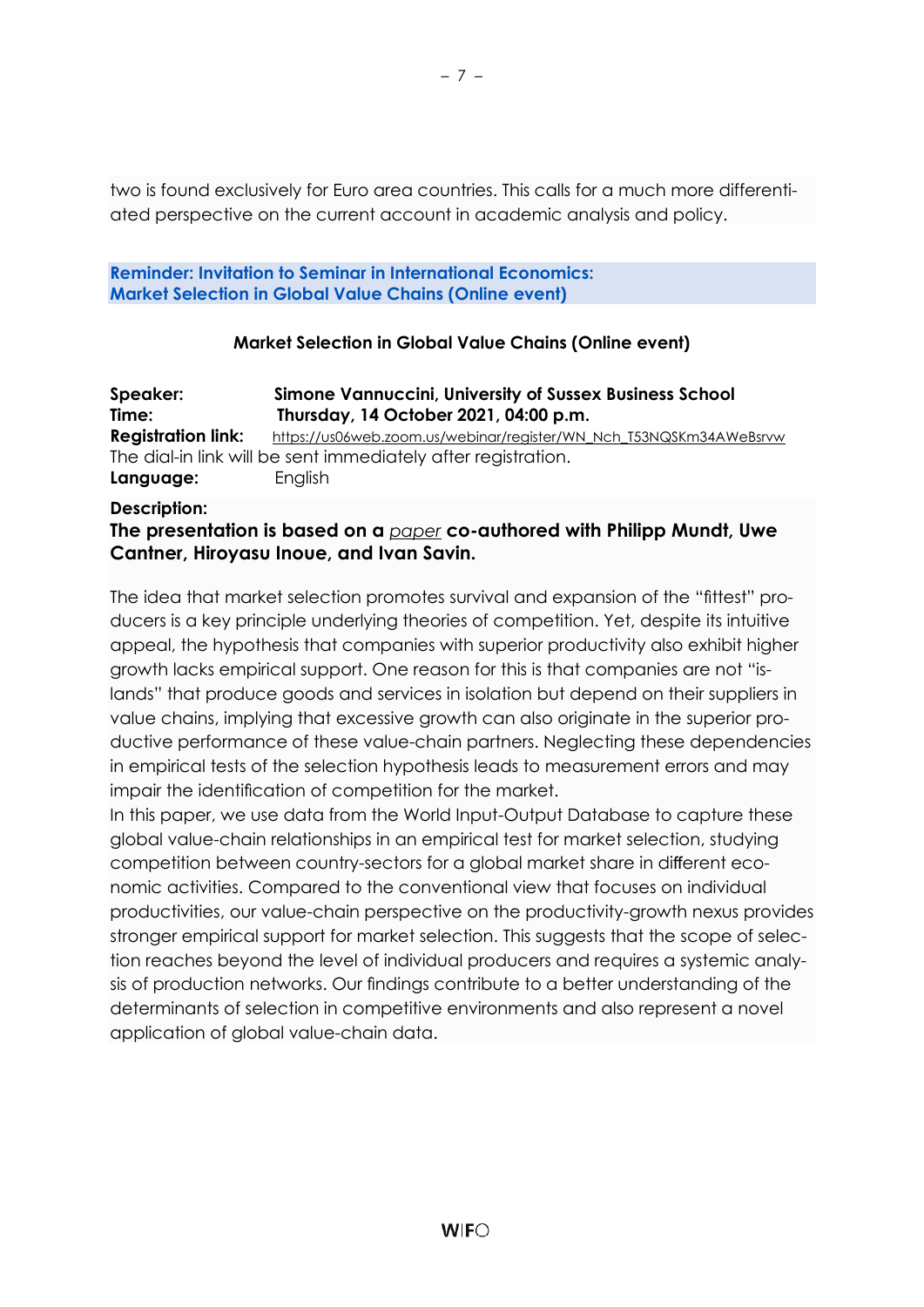#### **Reminder: Invitation to Seminar in International Economics: Climate Change and Internal Migration: Evidence from Global Census Data (Online event)**

# **Climate Change and Internal Migration: Evidence from Global Census Data (Online event)**

– 8 –

#### **Speaker: Roman Hoffmann, International Institute for Applied Systems Analysis Time Thursday, 4 November 2021, 03 p.m. Registration link:** [https://us06web.zoom.us/webinar/register/WN\\_vwvjGbVJTTC72Kd8w32jIw](https://us06web.zoom.us/webinar/register/WN_vwvjGbVJTTC72Kd8w32jIw) The dial-in link will be sent immediately after registration. **Sprache:** English

# **Description:**

In this paper, we provide a systematic comparative analysis of climate-induced internal migration across 69 countries in Africa, Asia and Latin America and the Caribbean based on the micro census data supplied by the Integrated Public Use Microdata Series (IPUMS) International over the period 1960-2015. Using the data from 188 censuses, we construct a longitudinal database at the sub-national regional level (Geo 1 census regions) with information on bilateral migration flows between the regions. Migration is estimated based on information on the previous residence of the census participants five or ten years prior to the respective census date (Garcia et al. 2015). In total, the data contains information on internal migration from 1600 census regions allowing us to estimate approximately 98000 bilateral migration flows. We use gravity-type fixed effects models to estimate internal migration flows induced by temperature and rainfall anomalies as well as drought taking into account both socioeconomic and climate drivers at the origin and destination. All models control for both region of origin as well as destination fixed effects and common time trends. We find a sizeable impact of negative precipitation anomalies, as well as weaker but significant impacts of heat anomalies and droughts on migration. Our findings furthermore suggest that also climatic conditions in destination regions influence migration flows to those regions. Fitting a series of spatial interaction models for different world regions, we find long-term heat stress increases out-migration in Asia and Latin America and the Caribbean while internal migration flows decline in Africa as the frequency of dry years increase. For the latter, the vulnerable subgroups of population may be 'trapped' in the place with unfavorable climatic conditions since they do not have necessary resources to facilitate outmigration (Black et al. 2013).

We are looking forward to your participation in the events.